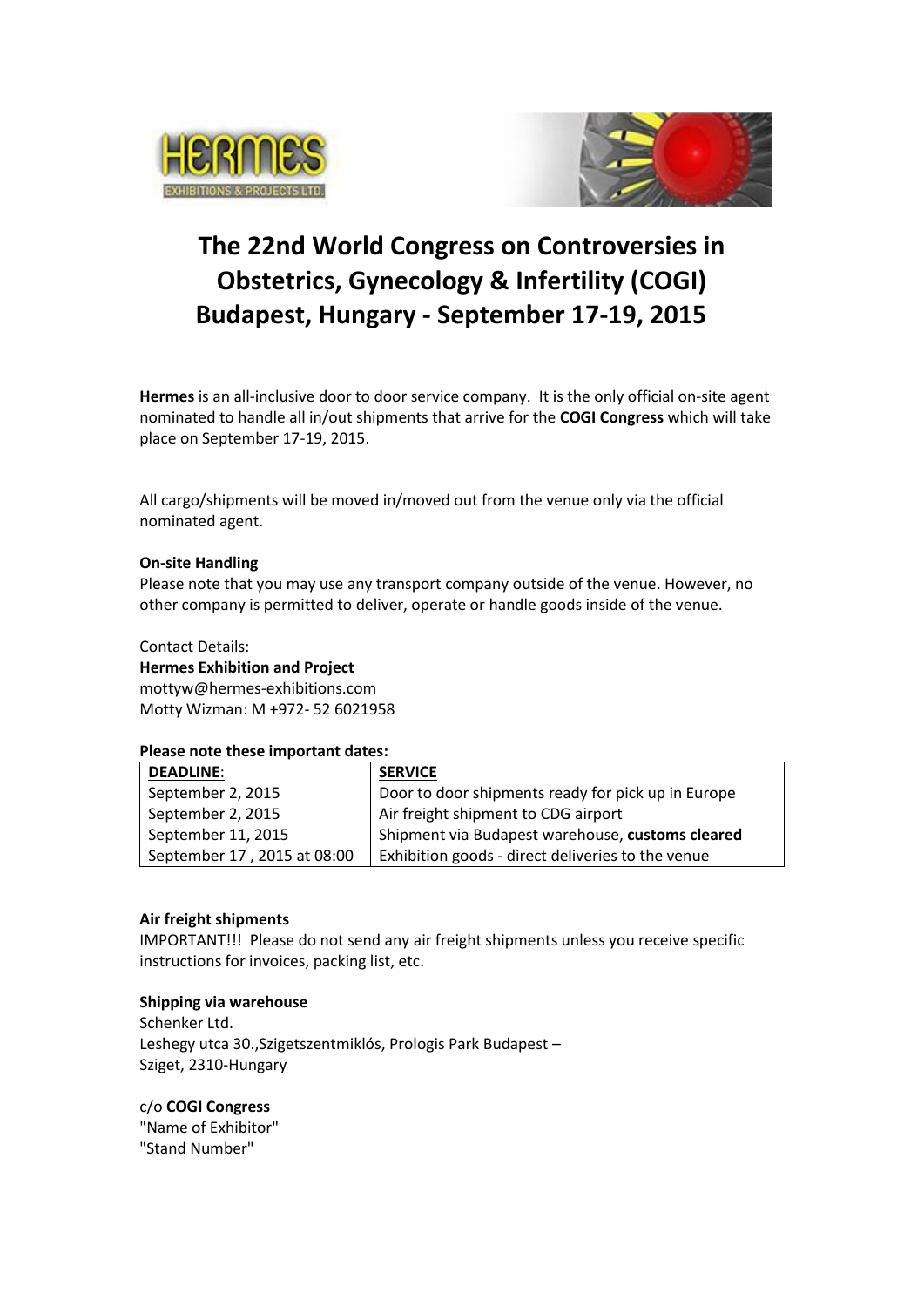#### **Direct deliveries to congress venue**

Domestic Cargo /Courier shipments / Full load trucks September 17, 2015 at 08:00 with advanced notification sent to the organizers

#### **Address**:

Syma Event and Congress Centre Dózsa György str. 1. H-1146 Budapest

# **Courier Shipments**

It is not recommended to use a courier service for shipping your goods to the congress venue. If you choose to send a courier shipment, please be sure to notify us in advance with all of the shipment details. This includes the name of the courier company, number of pieces and tracking number.

#### **Dangerous cargo**

Exhibitors need to complete a special form for dangerous goods. These forms will be provided upon request and the completed forms should reach us before the shipment is dispatched. There will be a surcharge of 100% for handling this kind of shipment.

#### **Insurance**

All goods must be fully insured with all risk coverage. Insurance can be provided upon request. Please note that we cannot take any responsibility for the goods after they have been delivered to the exhibitors stand regardless of whether the exhibitor is present or not.

# **Heavy & oversized shipments**

A heavy and oversized shipment applies to any single exhibit in excess of 1000kg and 5CBM that requires the use of a forklift mobile crane for installation.

Exhibitors with heavy and oversized exhibits must inform us at least seven days prior to delivery. A detailed layout should also be provided to better assist our on-site operations.

# **Pre alert & Payment terms**

In order to ensure move in/out of your shipment(s), please complete the pre-alert document and sign the attached material handling form/payment confirmation and return it to us. Please note that your signature will be used as a payment guarantee based on the general tariff.

Please notify "Hermes" immediately about any requirements relating to invoices. All invoices must be settled by exhibitors/contractors and agents prior to the congress. In the event that an invoice is not paid, the shipments will be held in storage until all invoices are paid in full.

Please note that all payments are in Euros  $(\epsilon)$ .

Any services not outlined in the below tariff chart will be quoted on an individual basis.

# **Terms and conditions**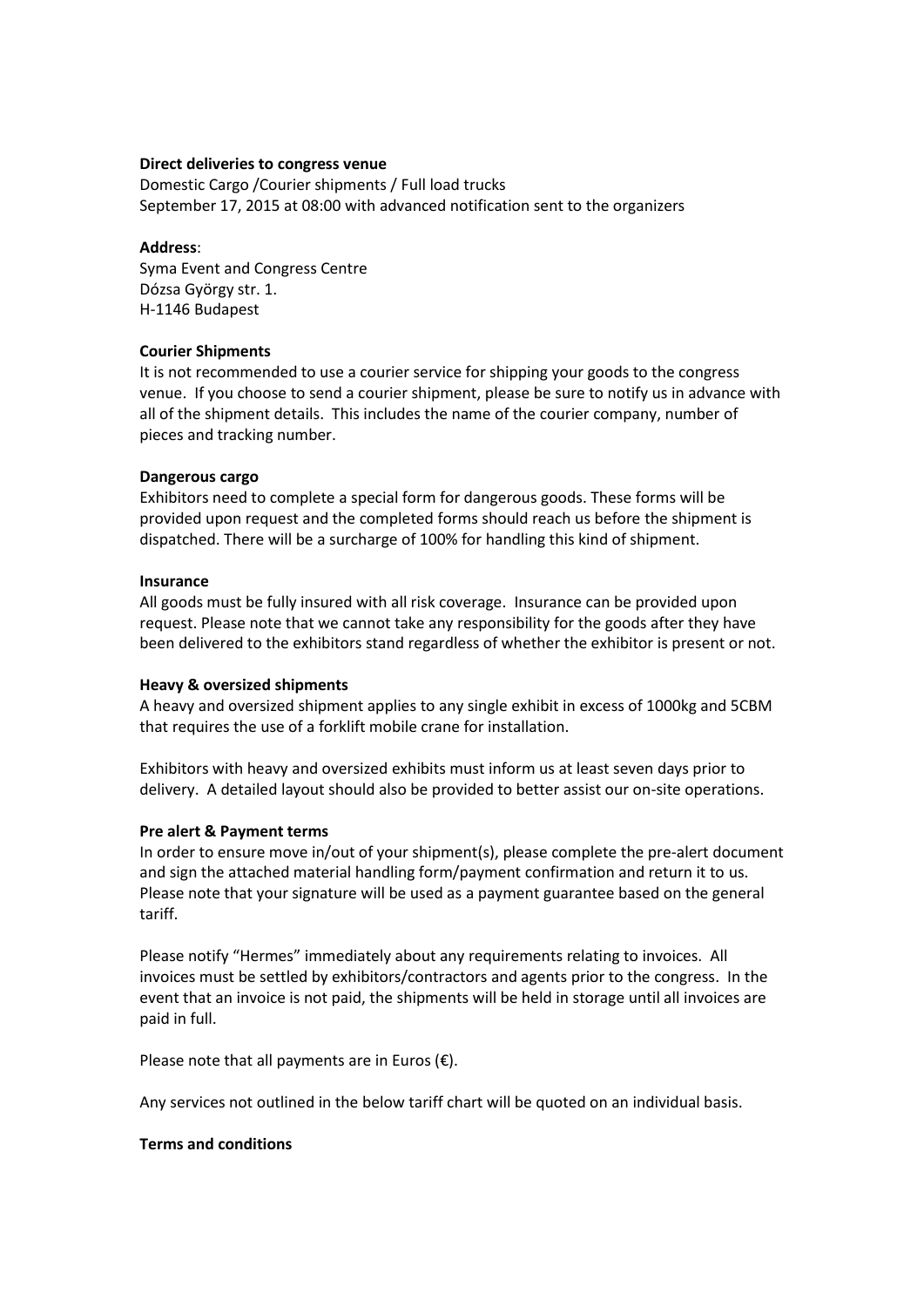All orders are accepted exclusively on the basis of the local forwarder's terms and conditions (ADSp).





# **Exhibitors' Tariffs**

Stand construction, exhibit items, promotion material The below rates are based on the following 1 CBM=300 KG

# **Via advance warehouse**

A shipment that arrives at the warehouse will be handled in the following way:

- Delivery to the warehouse
- Storage
- Pick-up from storage and transfer to the venue
- Unloading and delivery to the final destination

| <b>Handling tariff</b>                | In €   |
|---------------------------------------|--------|
| Min charge                            | 218.00 |
| Each CBM or part of (each CBM=330 KG) | 95.00  |

#### **Goods delivered directly to the venue**

Shipments arriving at the venue will be unloaded and delivered to the final destination.

| <b>Handling tariff</b>                              | In €    |
|-----------------------------------------------------|---------|
| Min charge                                          | 185.00  |
| Each CBM or part of (each CBM=300 KG 1 LDM = 4 CBM) | 80.00   |
| Full load trucks 7.5                                | 860.00  |
| Full load trucks 13.6                               | 1800.00 |

#### **Additional charges**

| <b>Handling tariff</b>                                          | In €   |
|-----------------------------------------------------------------|--------|
| Handling of empty cases (per CBM Min 2 CBM)                     | 80.00  |
| Forwarding commission and on-site supervision (per<br>shipment) | 130.00 |

For air freight shipments, please contact Hermes for a quotation.

#### **Remarks**

- The above rates are for move in/move out
- Services that are not mentioned above are subject to a rate offer
- Surcharge on total charges move in/out:
- 17:00-24:00 additional 50%
- 24:00-08:00 additional 50%
- Weekend & Holidays additional 100%
- Each CBM will be charged as full CBM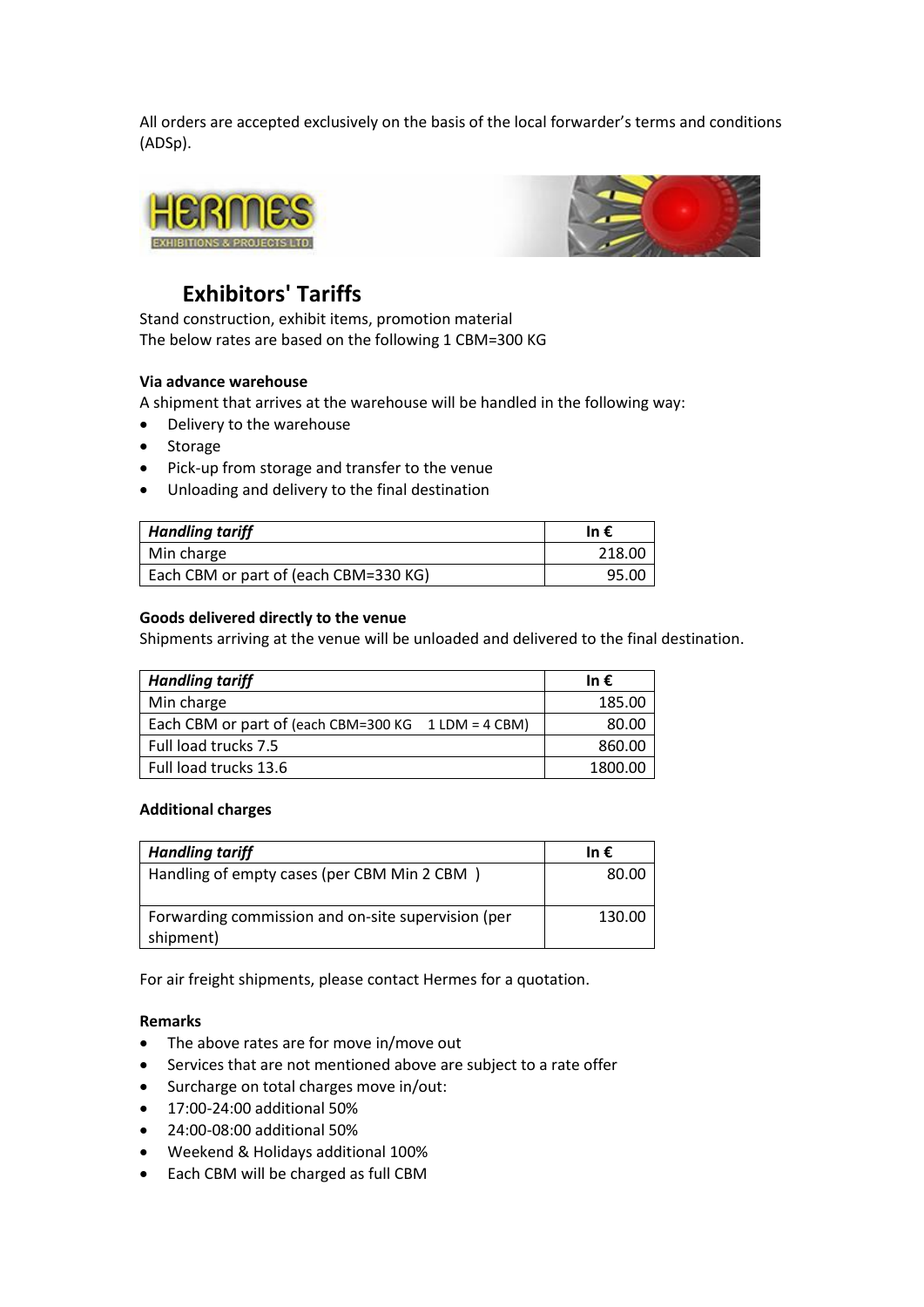Above rates are subject to VAT for permanent shipments & EEC customers.





# **Logistics services for INSERTS**

# **Do not mixes** insert material with other material, such as display or exhibition. **Please use the 'BAG INSERTS - LABEL'**

#### **Packing and shipping instructions**

Send shipping details (tracking number, number of pieces, etc.) to: Hermes Exhibition and Project [mottyw@hermes-exhibitions.com](mailto:mottyw@hermes-exhibitions.com) Motty Wizman: M +972- 52 6021958

#### **Marking**

Place a sample of your insert in the package itself. Boxes must have the **'BAG INSERTS - LABEL'** Make sure to number the boxes on the label

# **Method of shipping**

- Door to door service
- Advance warehouse
- No direct deliveries will be accepted at the hotel
- Air freight shipments IMPORTANT!!! Please do not send any airfreight shipment unless you receive very specific instructions for invoices, packing list, etc.

#### **Please note these important dates:**

| DEADLINE:                   | <b>SERVICE</b>                                     |
|-----------------------------|----------------------------------------------------|
| September 2, 2015           | Door to door shipments ready for pick up in Europe |
| September 2, 2015           | Air freight shipment to CDG airport                |
| September 11, 2015          | Shipment via Budapest warehouse, Customs cleared   |
| September 14, 2015 at 08:00 | Exhibition goods - Direct deliveries to the venue  |

# **No direct delivery to the venue will be accepted unless it was arranged in advance with Hermes**

### **Warehouse address:**

Schenker Ltd. Leshegy utca 30.,Szigetszentmiklós,Prologis Park Budapest – Sziget,2310-Hungary c/o COGI Congress "Name of Exhibitor" "Stand Number"

**"Bag inserts"**